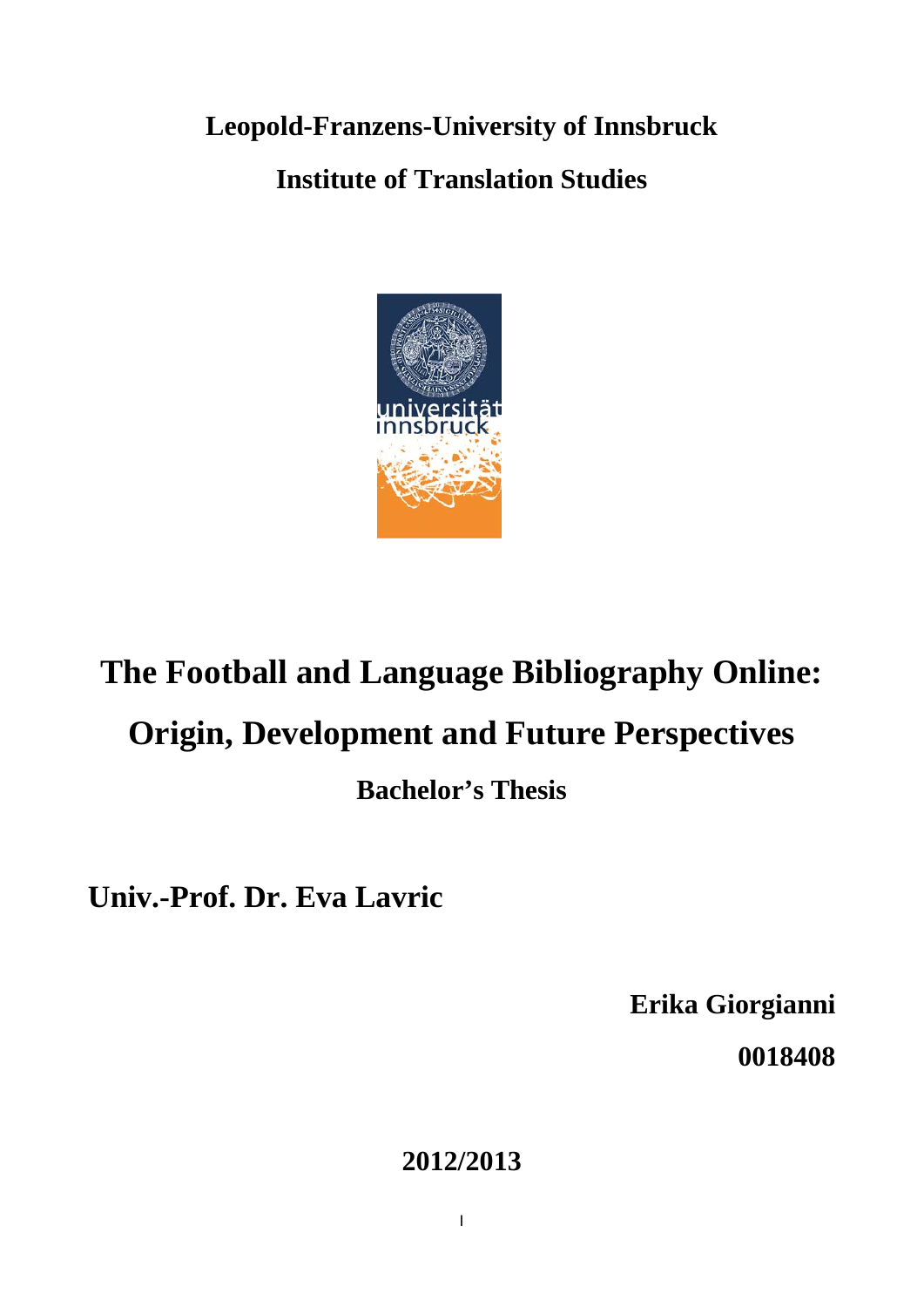*Many special and warm thanks to Univ.-Prof. Dr. Eva Lavric for her precious and constant help and support in all these years. She has always been and will continue to be a very important point of reference, a solid pillar and a brilliant lighthouse for me.*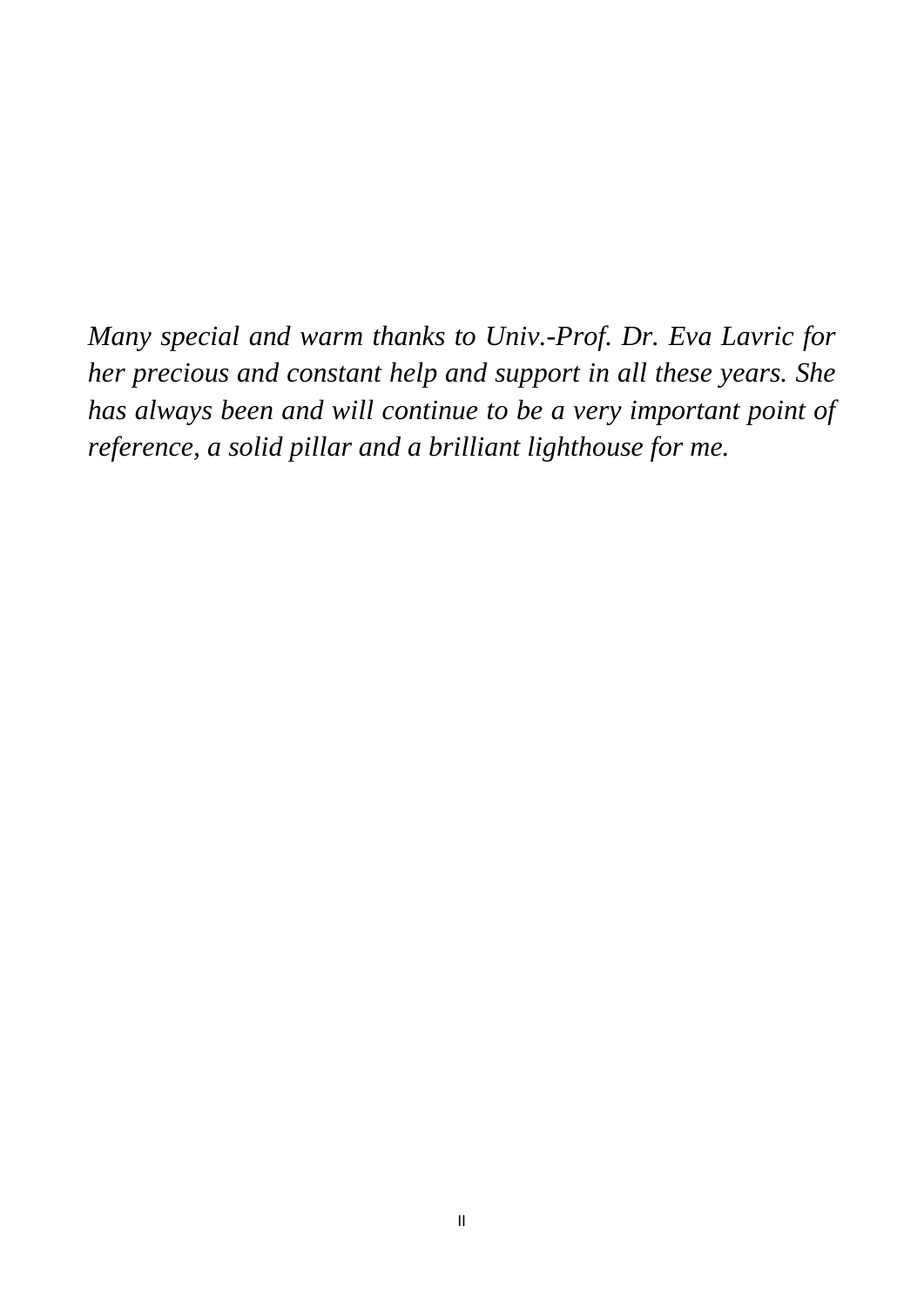#### Preface

The subject I chose for my thesis concerns an in-depth analysis of language communication in the sports field.

First of all I would like to explain the origin of this research.

When I heard in 2007 about the existence and activities of the "Football Research Group" at the University of Innsbruck, I was immediately enthusiastic about becoming part of it. I saw in this group the possibility of combining my two biggest passions: languages – I graduated in Foreign Language and Literature from the renowned University of Venice Ca' Foscari – and the world of sport and of football in particular, which has always been the driving force of my emotions.

The main focus of the "Innsbruck Football Research Group" was the study of language communication inside multilingual football teams or in mass media during international football events such as the European and the World Championships.

One of the group's first studies was for instance the analysis of emotions in the voices of sports commentators covering the 2006 FIFA World Cup Final Italy – France. The analysis focused in particular on the episode of Zidane head-butting Materazzi in the chest and the respective commentaries in six languages. In this study my tasks were various and ranged from translating newspaper articles to co-organizing seminars and workshops, in which I participated actively: I was especially in charge of inviting guests and providing them with the best assistance, interpretation service included.

Among the events organized by the "Innsbruck Football Research Group", particularly worth of mentioning is the International Football Workshop "Language and Football", which took place in October 2007 in Innsbruck with the participation of many experts on the topic. It was a fruitful and interesting exchange of ideas and experience and – as it always happens – from the contribution of many personalities something interesting and innovative arises.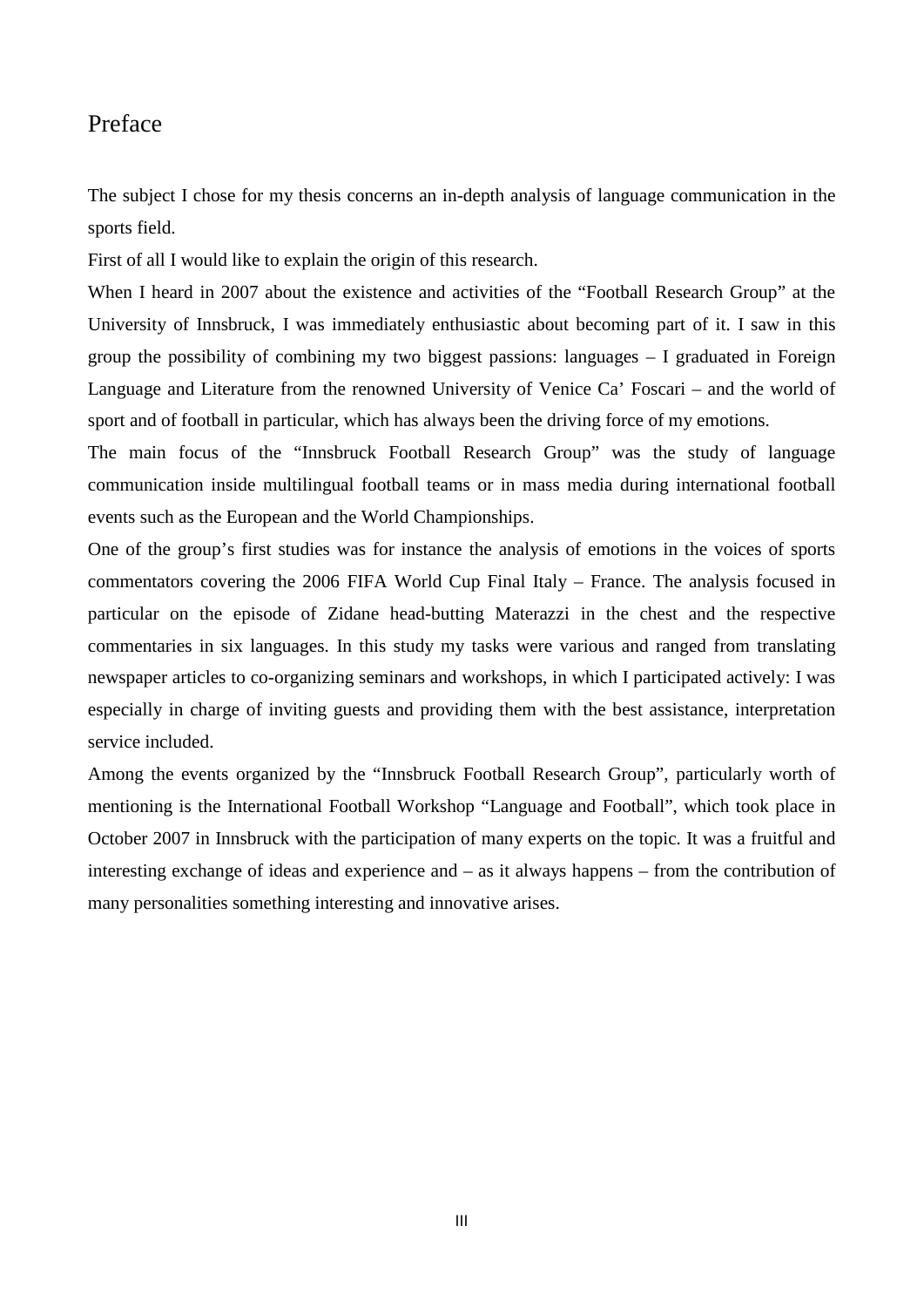#### 1. Introduction

 $\overline{a}$ 

#### 1.1. Origin and development of the project

The different presentations held at the workshop "Language and Football" in October 2007, gathered with much attention and accuracy, produced the publication *The Linguistics of Football*[1](#page-3-0) in 2008.

The bibliography I compiled and edited for the above mentioned work contained not only the titles of the presentations held by the invited guests at the workshop, but also their bibliographical indications and a series of further references we had found in linguistic bibliographies.

The "Language and Football" event with the following publication of the anthology *The Linguistics of Football* made more people aware about the activity of the "Innsbruck Football Research Group" and since then we have been considered as pioneers in this field. Many new researchers have contacted us willing to collaborate on further research and activities, and, above all, have sent us their bibliographical references in the field.

By establishing these new relationships, it became clear to our mind that the existing bibliography was no longer sufficient and that instead an online bibliography – a "self-making" one – would be much more adequate.

According to this new idea, visitors of the website – people interested in the topic because they operate in the sector on a daily basis – could add by themselves titles they consider pertinent and in this way the "body" of the bibliography could grow gradually.

On the other side we would still be able to edit the content of the website and, in case we would find an item not pertinent, we could erase it without any problem.

On the basis of this idea, in 2012 funds were asked for and kindly granted by the University of Innsbruck. The E-Learning Project "Vervollständigung der Informationsgrundlage der Fußballund-Sprache-Bibliographie" ("Completing the information base of the Football and Language Bibliography") was realized in cooperation with the "Information Technologies Services – Department of New Media and Learning Technologies" of the Innsbruck University.

<span id="page-3-0"></span><sup>1</sup> Lavric, Eva / Pisek, Gerhard / Skinner, Andrew / Stadler, Wolfgang (eds.) (2008): The linguistics of football. Tübingen: Gunter Narr Verlag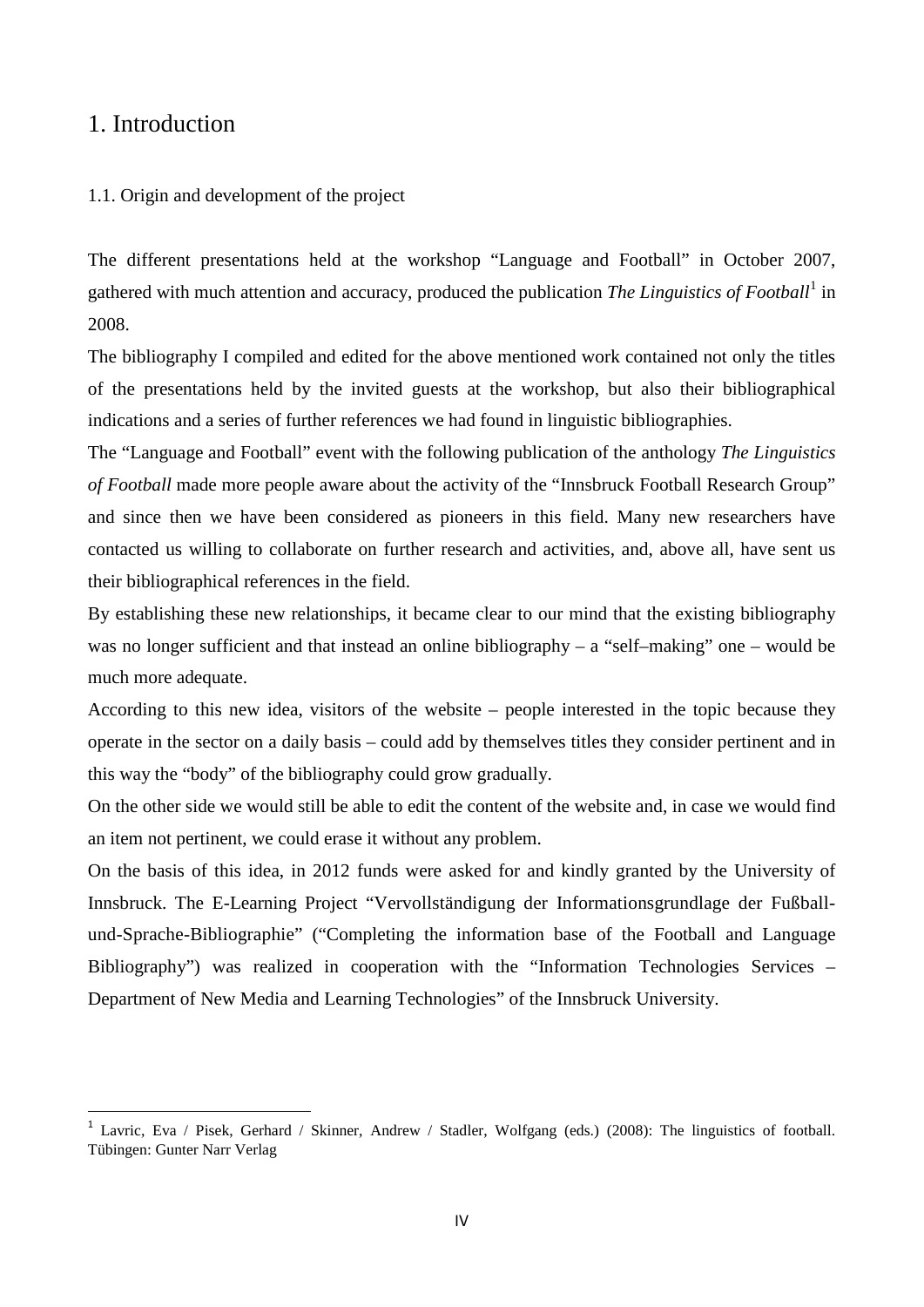Thanks to the help of the "Department of New Media and Learning Technologies" for the IT aspect, the "Football and Language Bibliography Online", of which I compiled and edited the contents by developing the ones from 2008, was created in June 2012.

The "Football and Language Bibliography Online" was presented in August 2012 at the 19<sup>th</sup> Sociolinguistics Symposium in Berlin. The presentation served as a further springboard for our research: new "friends" joined us, showing deep interest in our activity. The fostering of our existing relationships and the extension of our network led to an increase in the bibliography's body.

The seminar course "Deux domaines de spécialité: le sport et le vin. Discours entre experts et nonexperts" held by Univ.-Prof. Dr. Eva Lavric during the fall semester 2012/2013 brought a further development to the project as well, by adding new titles. Works, articles and websites about fan culture and fan chants, which were particularly examined during the course, were included in the bibliography in April 2013.

This first augmentation of the bibliography since June 2012 will surely be followed by further ones. More content and new topics will likely be added and bring new lifeblood once the bibliography is promoted on specific websites such as "The Linguist List (International Linguistics Community Online)" etc.

#### 1.2. Founding principles of the Bibliography

The bibliography is compiled and published in English, since this is par excellence the language in international communication.

The principle according to which a title was included or not is based on the interest of the user, that is of the person, who deals daily with language aspect in football.

The bibliography has been divided into the following thematic fields:

- 1. Football (literature on football in general);
- 2. Football and Language (literature on language aspect in football);
- 3. Football and Mass Media (literature on the relationship between football and mass media, for instance titles about sports commentary…);
- 4. Multilingualism in football teams;
- 5. Football and Other Disciplines (literature on football from the view point of other disciplines, i.e. sociology...);
- 6. Sport (literature on sport in general);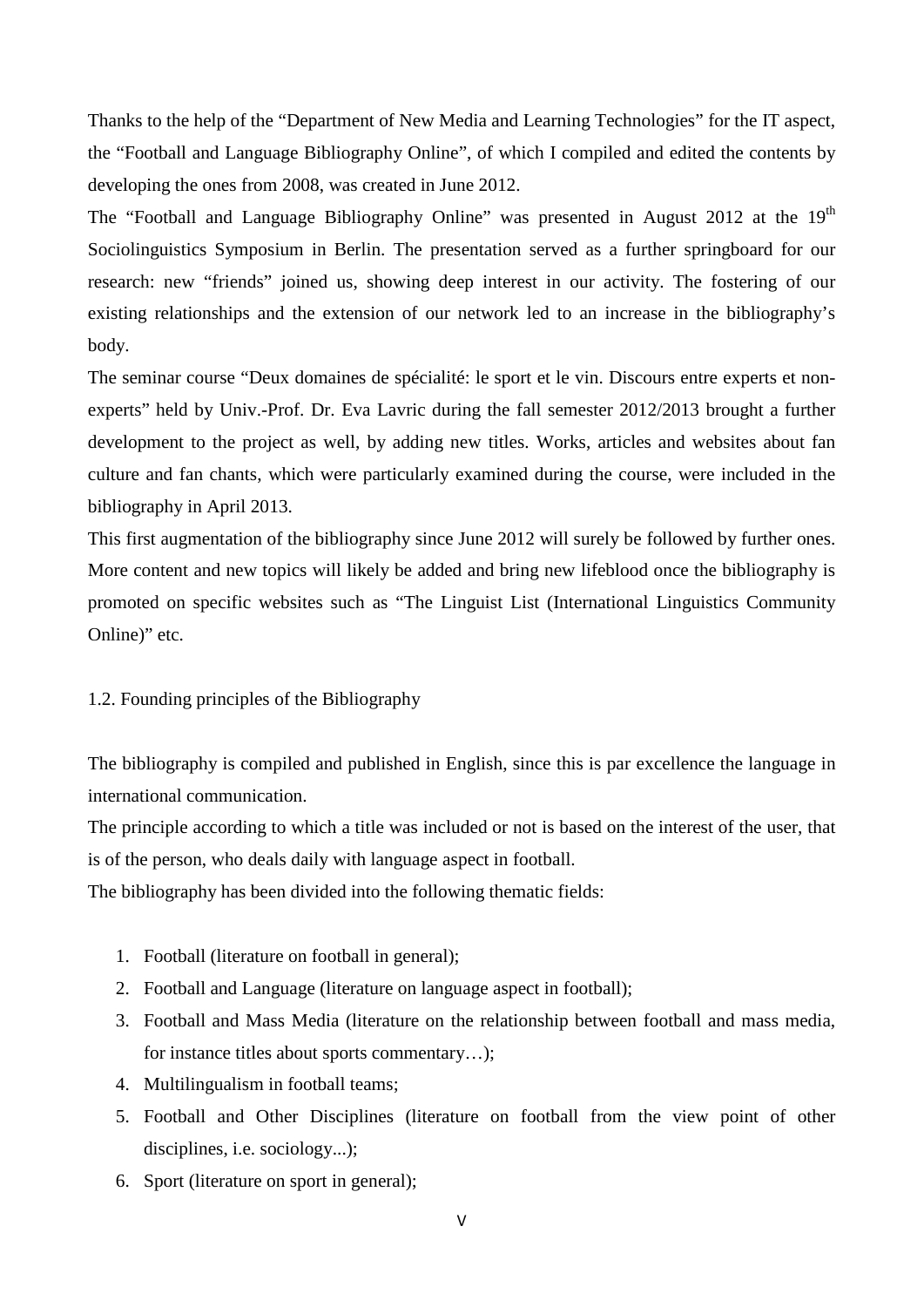- 7. Sport and Language (literature on language aspect in sport);
- 8. Sport and Mass Media (literature on the relationship between sport and mass media);
- 9. Language Contact (Anglicisms, Loan Words, Internationalisms) in Sport and in Football;
- 10. Sport and Other Disciplines (literature on sport from the viewpoint of other disciplines);
- 11. Dictionaries
- 12. Websites

**.** 

It is important to state that we didn't include all items we found for all our titles. We rather privileged the fields essential to us, namely *Football and Language*, *Football and Mass Media*, *Multilingualism in football teams*, for which we tried to be exhaustive; the other parts are considered complementary and do not aim at exhaustivity.

A further principle on which the bibliography is based is repetition. The same title can appear in different sections, as in the case of football chants, which are listed in the *Football and Language* part for the language aspect as well as in the *Football and Other Disciplines* section for the sociocultural aspect.

As far as the two last sections are concerned, *Dictionaries* and *Websites*, we have tried to be more exhaustive in the list of dictionaries (divided into those ones referring to football and those ones to sport in general and then furthermore into monolingual and multilingual). However, concerning the websites, we have decided to present only a selection, since it would be impossible to mention all existing websites on the topic.

Some sections, as *Football and Language* and *Football and Mass Media*, are more extended, since many studies in these fields have already been done, above all concerning the analysis of sports commentary and of football terminology. Other topics instead, especially the one on *Multilingualism in football teams* – which is particularly interesting to us – are achieving only now resounding success and general interest thanks to our initiative and the new approach we have opened. We are very proud to have been the first ones who wanted to study in depth this sector and who gave the idea for further research to other colleagues<sup>[2](#page-5-0)</sup>.

For those sections for which no proper "scientific" literature exists, we focused on newspaper articles and websites to fill the existing void.

<span id="page-5-0"></span><sup>2</sup> Taborek, Janusz /Tworek, Artur / Zielinski, Lech (eds.) (2012): Sprache und Fußball – im Blickpunkt linguistischer Forschung (Philologia. Sprachwissenschaftliche Forschungsergebnisse 169). Hamburg: Verlag Dr. Kovač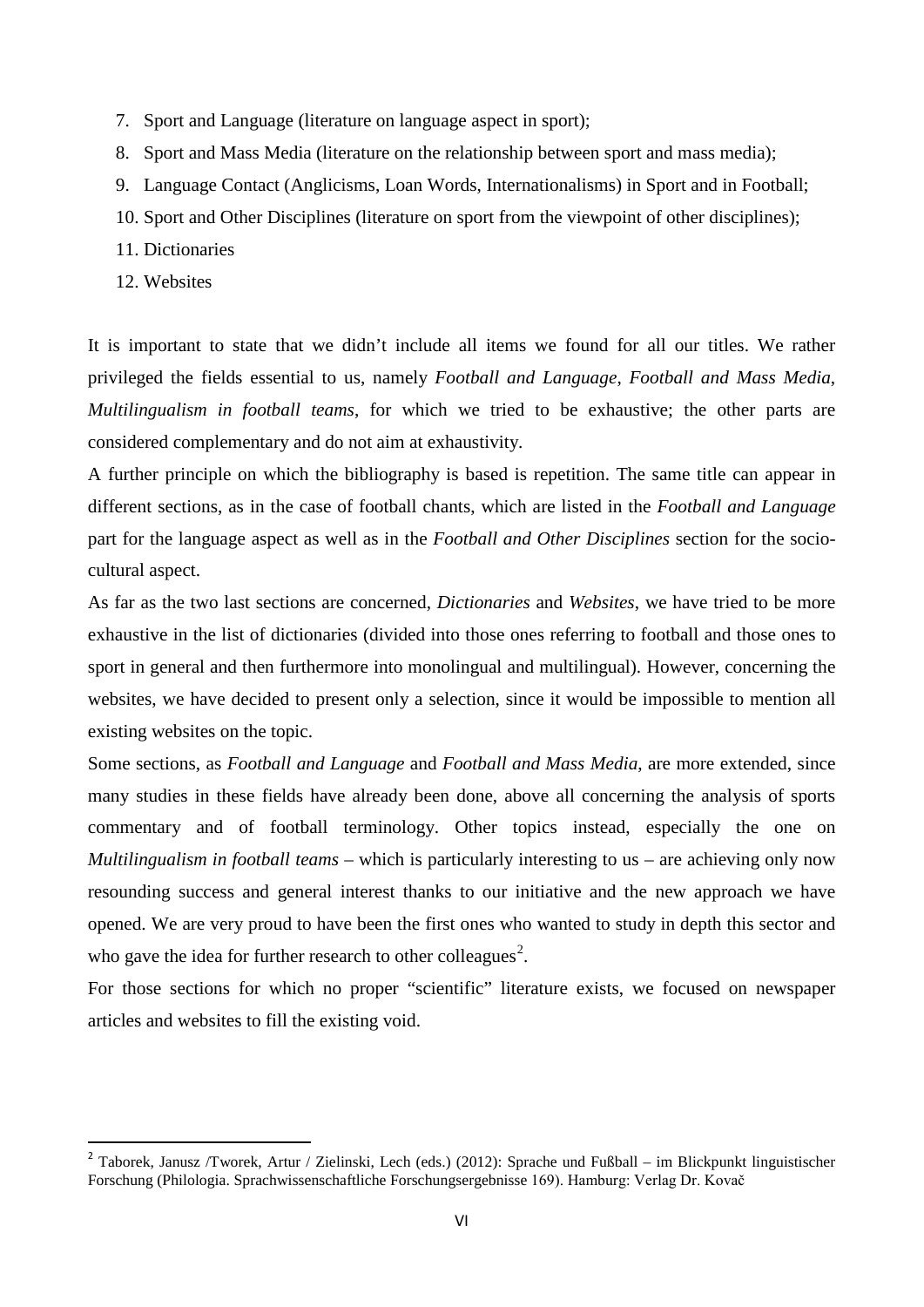#### 1.3. Recurring Authors

Even at a general quick glance it can be noticed that some authors repeatedly appear in one or more sections. At this point a clarification is necessary, since a name can occur many times for various reasons:

- 1. The author has published various works on a same topic. In this case we have listed all of them in the same section;
- 2. the author has written many works with different contents, which therefore have been listed in different sections;
- 3. the author has written a publication with a complex content giving analysis opportunities valid for different sections (as the case of works about football chants).

For the realization of the "Football and Language Bibliography Online" it is worth mentioning in particular following researchers, who have most contributed to the present work or appear most frequently as authors of publications:

- Jesús Castañón Rodríguez: Professor and writer, member of international working groups and scientific groups on communication and sport, in charge of the homepage "Idioma y deporte"<sup>[3](#page-6-0)</sup> ("language and sport"), author of many articles and publications about Spanish language and football, who contributed many references to our bibliography, especially about Spanish;
- Georg Spitaler, University of Vienna, Austria: Politologist and Professor Assistant at the Department of Political Sciences, editor of the football magazine "Ballesterer". Main focus field: Political Theory, Sport and Policy, Cultural Studies, Political Culture Research, Football History;
- Uwe Wiemann: Member of the "Deutsche Akademie für Fußballkultur"<sup>[4](#page-6-1)</sup> ("German Academy for Football Culture"), main focus field: Didactics of German Language and Culture. In cooperation with the German football team Bayer Leverkusen, author of *Deutsch für Ballkünstler. Lehrmaterial für den Deutsch-Unterricht mit*

**.** 

<span id="page-6-0"></span><sup>&</sup>lt;sup>3</sup> See: http://www.idiomaydeporte.com/<br><sup>4</sup> See: http://www.fussball-kultur.org/

<span id="page-6-1"></span>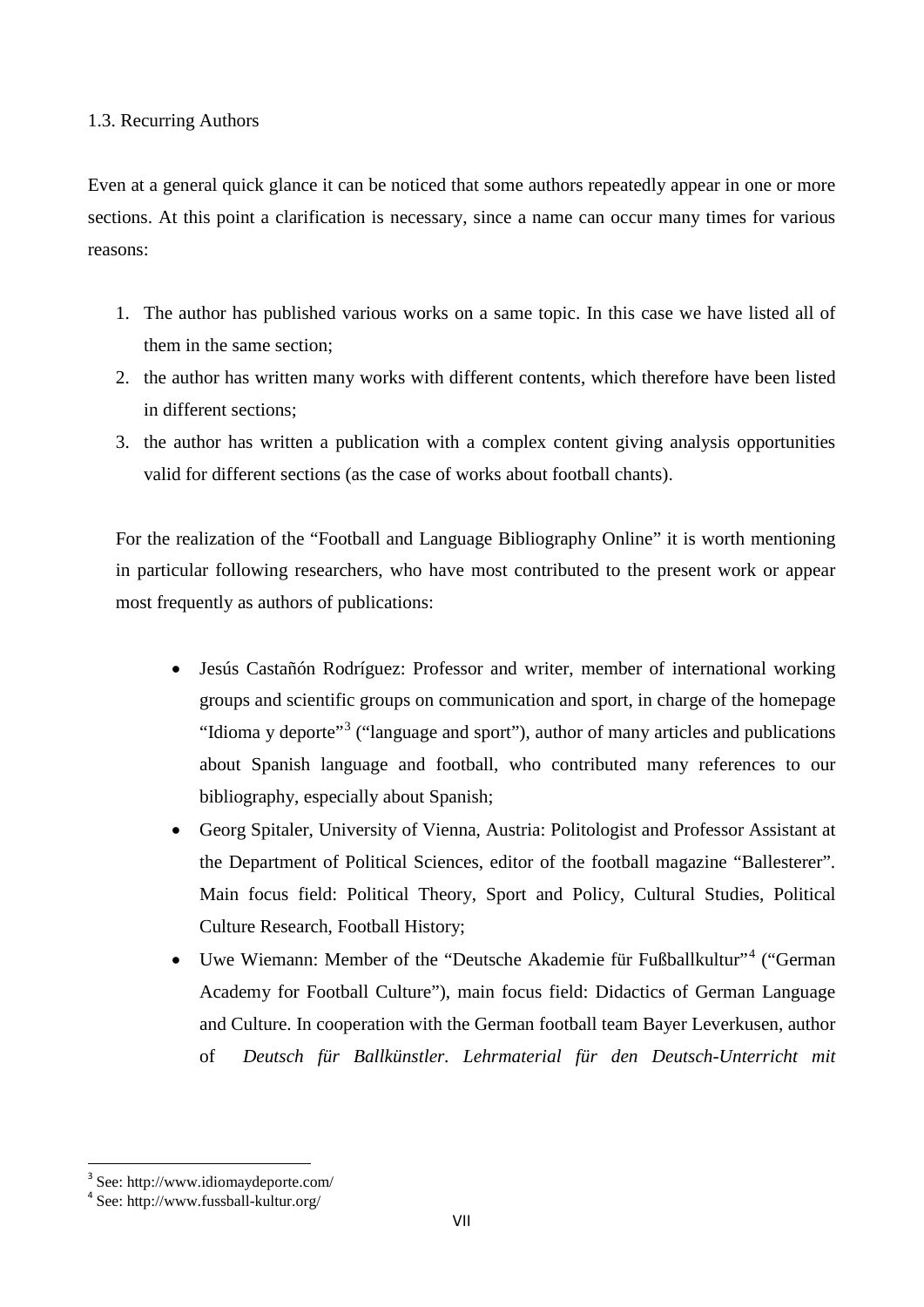*ausländischen Fußballspielern*[5](#page-7-0) , the first complete language course (German) for football players;

- Thomas Schmidt: Among other publications, author of *The Kicktionary*<sup>[6](#page-7-1)</sup>, a multilingual electronic dictionary of the language of football (German – English – French);
- Janusz Taborek, Institute of German Studies, UAM Poznań, Poland: Author of many articles and publications, main focus field: German Grammar, Contrastive Grammar German-Polish, Corpus Linguistics, Corpus-based Grammar, Lexicology and Bilingual Lexicography. Great interest in football linguistics: in this regard, realization of a Football German-Polish and Polish-German Dictionary<sup>[7](#page-7-2)</sup> and of the collective work Sprache und Fußball – im Blickpunkt linguistischer Forschung<sup>[8](#page-7-3)</sup>, the second collection of articles (after *The Linguistics of Football*) about language and football from a linguistic research point of view;
- Jan Chovanec and Alena Podhorná-Polická: Our cooperation partners at the Brno University, Czech Republic, and, among other publications, authors of an article about multilingualism in football teams<sup>[9](#page-7-4)</sup>;
- Wolfgang Settekorn: Professor at the Institute of Romance Studies at the University of Hamburg, Germany. Main focus field: Linguistics, Communication and Media Studies. Author of articles<sup>[10](#page-7-5)</sup> and works about the relationship between football and mass media $11$ ;
- Joachim Born: Professor at the Institute for Romance Linguistics at the University of Gießen, Germany. Author of different articles and publications about sports language in the Romance languages $^{12}$ .

**.** 

<span id="page-7-0"></span><sup>5</sup> Wiemann, Uwe (2003): Deutsch für Ballkünstler. Lehrmaterial für den Deutsch-Unterricht mit ausländischen Fußballspielern. Private publication<br><sup>6</sup> Schmidt, Thomas (2006): Kicktionary [a multilingual electronic dictionary of football (soccer) language], available at

<span id="page-7-1"></span>[http://www.kicktionary.de](http://www.kicktionary.de/)

<span id="page-7-2"></span><sup>7</sup> Taborek, Janusz (2006): Piłka nożna. Słownik niemiecko-polski polsko-niemiecki / Fußball. Deutsch-polnisches polnisch-deutsches Wörterbuch. Zielona Góra: Kanion

<span id="page-7-3"></span><sup>8</sup> Taborek, Janusz / Tworek, Artur / Zielinski, Lech (eds.) (2012): Sprache und Fußball – im Blickpunkt linguistischer Forschung (Philologia – Sprachwissenschaftliche Forschungsergebnisse 169). Hamburg: Verlag Dr. Kovač

<span id="page-7-4"></span><sup>&</sup>lt;sup>9</sup> Chovanec, Jan / Podhorná-Polická, Alena (2009): Multilingualism in football teams: Methodology of fieldwork. In: Language and literature. European landmarks of identity 5/1, 186–196<br><sup>10</sup> See for instance: Settekorn, Wolfgang (2003): La construction médiatique de l'événement. Le cas du football. In:

<span id="page-7-5"></span>Rehbein, Boike / Saalmann, Gernot / Schwengel, Hermann (eds.) (2003): Pierre Bourdieus Theorie des Sozialen. Probleme und Perspektiven. Konstanz: UVK Verlagsgesellschaft, 131–155

<span id="page-7-6"></span><sup>11</sup> Settekorn, Wolfgang (ed.) (2007): Fußball – Medien / Medien – Fußball. Zur Medienkultur eines weltweit populären Sports. Hamburger Hefte zur Medienkultur (HHM) 7, Institut für Medien und Kommunikation des Departments SLM I der Universität Hamburg (IMK)

<span id="page-7-7"></span><sup>&</sup>lt;sup>12</sup> See for instance: Born, Joachim (ed.) (2008): Sportsprache in der Romania. Wien: Praesens